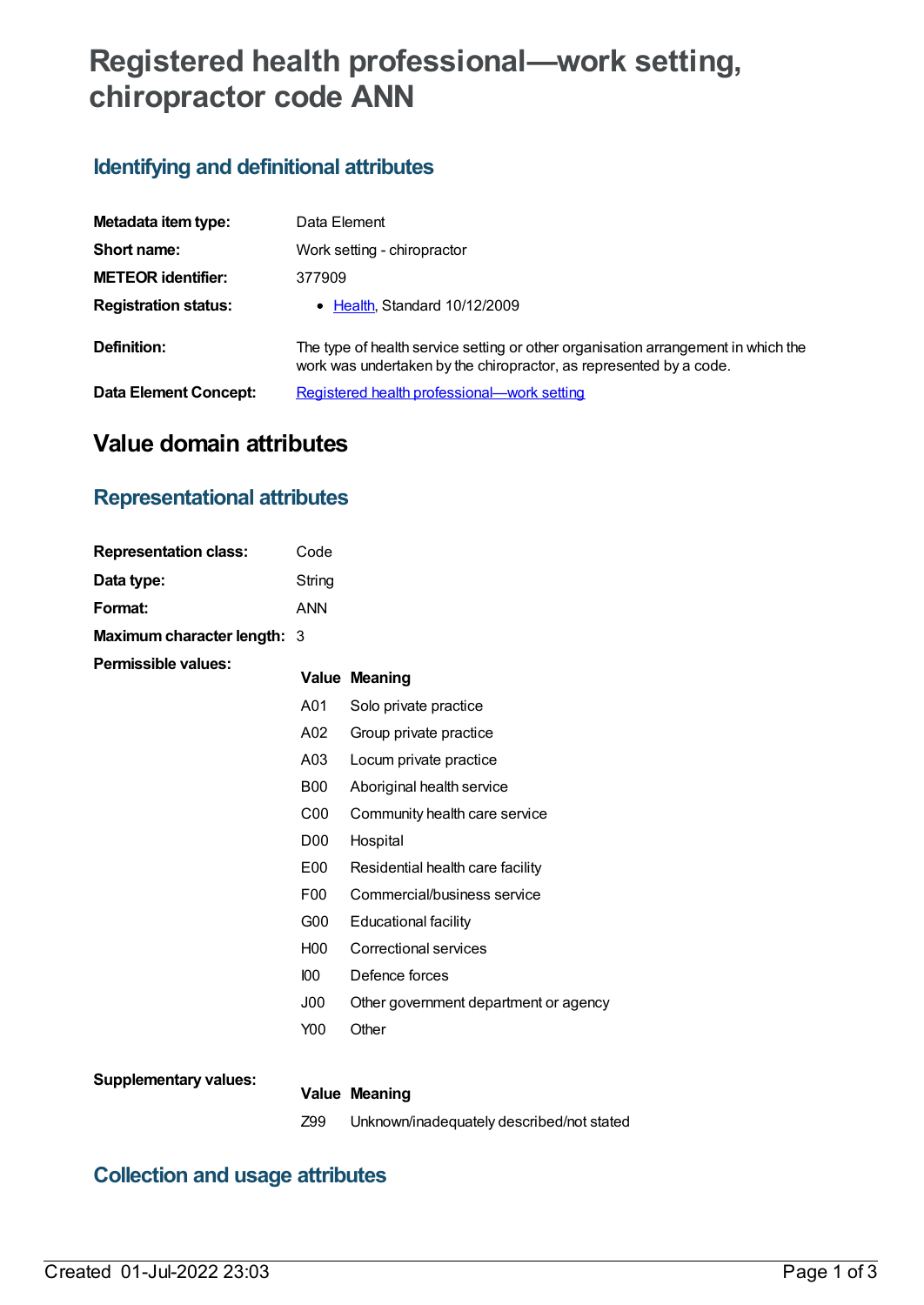#### **Guide for use:** CODE A01 SOLO PRIVATE PRACTICE

Solo private practice includes all private practices owned and operated by a single health practitioner, excluding locum practices.

#### CODE A02 GROUP PRIVATE PRACTICE

Group private practice includes all private practices owned and operated by a partnership of more than one health practitioner excluding locum practices.

#### CODE A03 LOCUM PRIVATE PRACTICE

Locum private practice includes all private practices where the primary business of the practice is the provision of locum or relief services.

#### CODE B00 ABORIGINAL HEALTH SERVICE

Aboriginal health services include all non-residential health care services with a primary focus on the delivery of health care to Indigenous people.

#### CODE C00 COMMUNITY HEALTH CARE SERVICE

Community health care services include ambulatory centres, day procedure centres and community health centres. This category excludes non-residential health care provided by private practices and the defence department.

### CODE D00 HOSPITAL

Hospitals include acute care, psychiatric and dental hospitals as well as emergency departments and outpatient clinics. This category excludes hospitals provided by Defence Department.

#### CODE E00 RESIDENTIAL HEALTH CARE FACILITIES

Residential health care facilities include residential aged care, hospices, residential mental health care, residential drug rehabilitation and disability institutions.

### CODE F00 COMMERCIAL/BUSINESS SERVICES

Commercial/business includes insurance providers, pathology laboratories, banks and pharmaceutical manufacturers, wholesalers and retailers. This category excludes private practices.

#### CODE G00 EDUCATIONAL FACILITY

Educational facilities include schools, universities, vocational education and training institutions.

#### CODE H00 CORRECTIONAL SERVICES

Correctional services include jails and detention centres.

CODE I00 DEFENCE FORCES

Defence forces include all facilities operated by the Australian Government Department of Defence.

### CODE J00 OTHER GOVERNMENT DEPARTMENT OR AGENCY

Other government department or agency includes all government facilities not specified above including laboratories and research organisations.

#### CODE Y00 OTHER

Other includes all organisations not specified above.

## **Source and reference attributes**